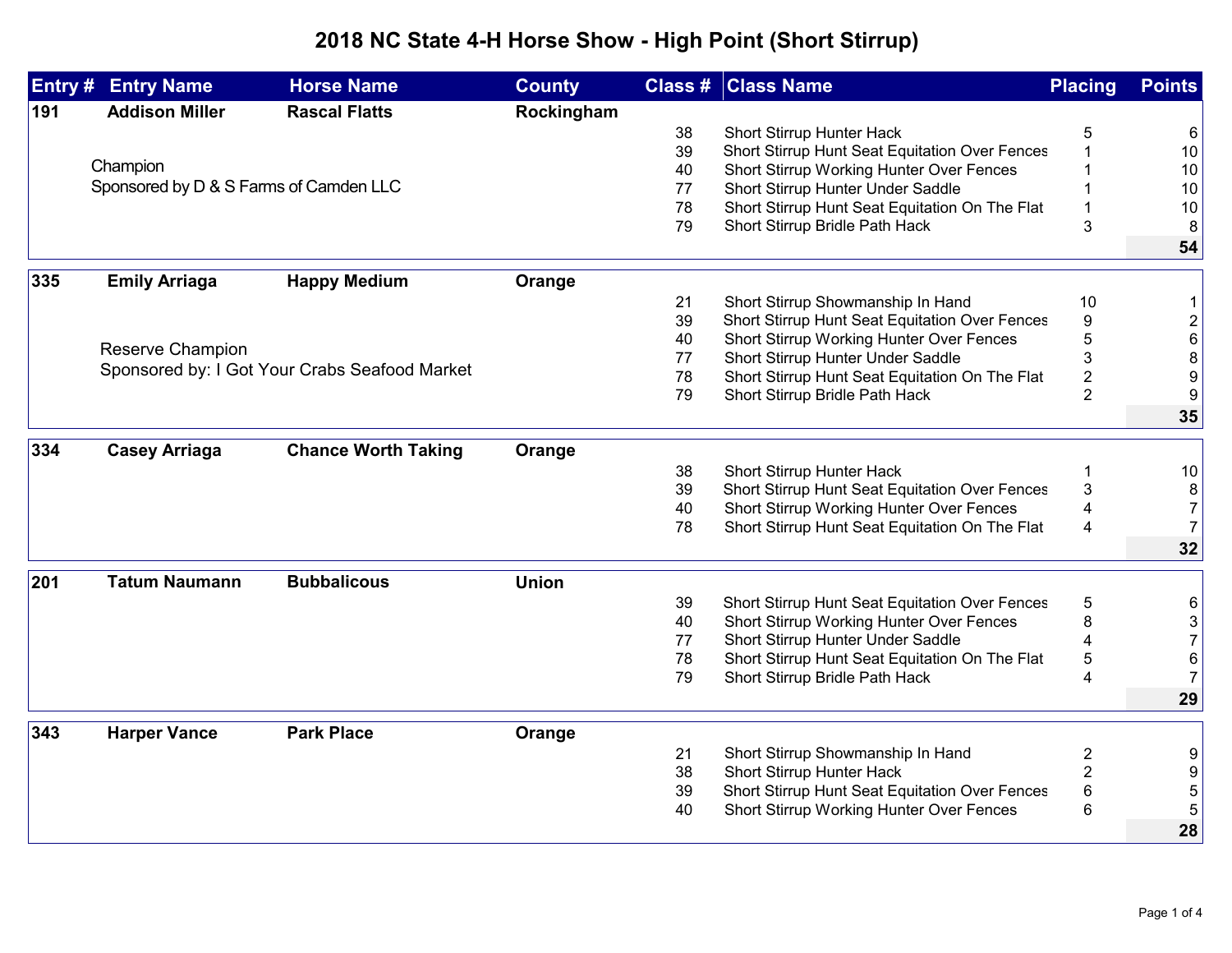| Entry # | <b>Entry Name</b>      | <b>Horse Name</b>         | <b>County</b> | Class # | <b>Class Name</b>                              | <b>Placing</b>          | <b>Points</b>  |
|---------|------------------------|---------------------------|---------------|---------|------------------------------------------------|-------------------------|----------------|
| 333     | <b>Avery Anthony</b>   | <b>Little Surfer Girl</b> | Orange        |         |                                                |                         |                |
|         |                        |                           |               | 39      | Short Stirrup Hunt Seat Equitation Over Fences | $\overline{\mathbf{c}}$ | 9              |
|         |                        |                           |               | 77      | Short Stirrup Hunter Under Saddle              | $\overline{\mathbf{c}}$ | 9              |
|         |                        |                           |               | 78      | Short Stirrup Hunt Seat Equitation On The Flat | $\overline{7}$          |                |
|         |                        |                           |               |         |                                                |                         | 22             |
| 288     | <b>Avery Pace</b>      | <b>Queen Frisky</b>       | Forsyth       |         |                                                |                         |                |
|         |                        |                           |               | 39      | Short Stirrup Hunt Seat Equitation Over Fences | 4                       | 7              |
|         |                        |                           |               | 40      | Short Stirrup Working Hunter Over Fences       | $\overline{7}$          |                |
|         |                        |                           |               | 78      | Short Stirrup Hunt Seat Equitation On The Flat | 3                       | 8              |
|         |                        |                           |               |         |                                                |                         | 19             |
| 126     | <b>Madison Blanton</b> | Ima Dixie Chip            | Pitt          |         |                                                |                         |                |
|         |                        |                           |               | 38      | Short Stirrup Hunter Hack                      | 10                      | -1             |
|         |                        |                           |               | 39      | Short Stirrup Hunt Seat Equitation Over Fences | 10                      | -1             |
|         |                        |                           |               | 40      | Short Stirrup Working Hunter Over Fences       | $\overline{2}$          | 9              |
|         |                        |                           |               | 78      | Short Stirrup Hunt Seat Equitation On The Flat | 9                       | $\overline{2}$ |
|         |                        |                           |               | 79      | Short Stirrup Bridle Path Hack                 | 6                       | 5              |
|         |                        |                           |               |         |                                                |                         | 18             |
| 129     | <b>Lolly Kassnove</b>  | <b>Baron Ruler</b>        | <b>Pitt</b>   |         |                                                |                         |                |
|         |                        |                           |               | 39      | Short Stirrup Hunt Seat Equitation Over Fences | $\overline{7}$          |                |
|         |                        |                           |               | 40      | Short Stirrup Working Hunter Over Fences       | 9                       | $\overline{2}$ |
|         |                        |                           |               | 78      | Short Stirrup Hunt Seat Equitation On The Flat | 6                       | 5              |
|         |                        |                           |               | 79      | Short Stirrup Bridle Path Hack                 | 5                       | 6              |
|         |                        |                           |               |         |                                                |                         | 17             |
| 318     | <b>Isabella Masias</b> | <b>Jazzin Things Up</b>   | Union         |         |                                                |                         |                |
|         |                        |                           |               | 38      | Short Stirrup Hunter Hack                      | 7                       | 4              |
|         |                        |                           |               | 77      | Short Stirrup Hunter Under Saddle              | 8                       | 3              |
|         |                        |                           |               | 79      | Short Stirrup Bridle Path Hack                 | $\mathbf{1}$            | 10             |
|         |                        |                           |               |         |                                                |                         | 17             |
| 127     | <b>Eve Damm</b>        | <b>Chips Ahoy</b>         | Pitt          |         |                                                |                         |                |
|         |                        |                           |               | 40      | Short Stirrup Working Hunter Over Fences       | 3                       | 8              |
|         |                        |                           |               | 77      | Short Stirrup Hunter Under Saddle              | 6                       | 5              |
|         |                        |                           |               | 78      | Short Stirrup Hunt Seat Equitation On The Flat | 8                       | 3              |
|         |                        |                           |               |         |                                                |                         | 16             |
|         |                        |                           |               |         |                                                |                         |                |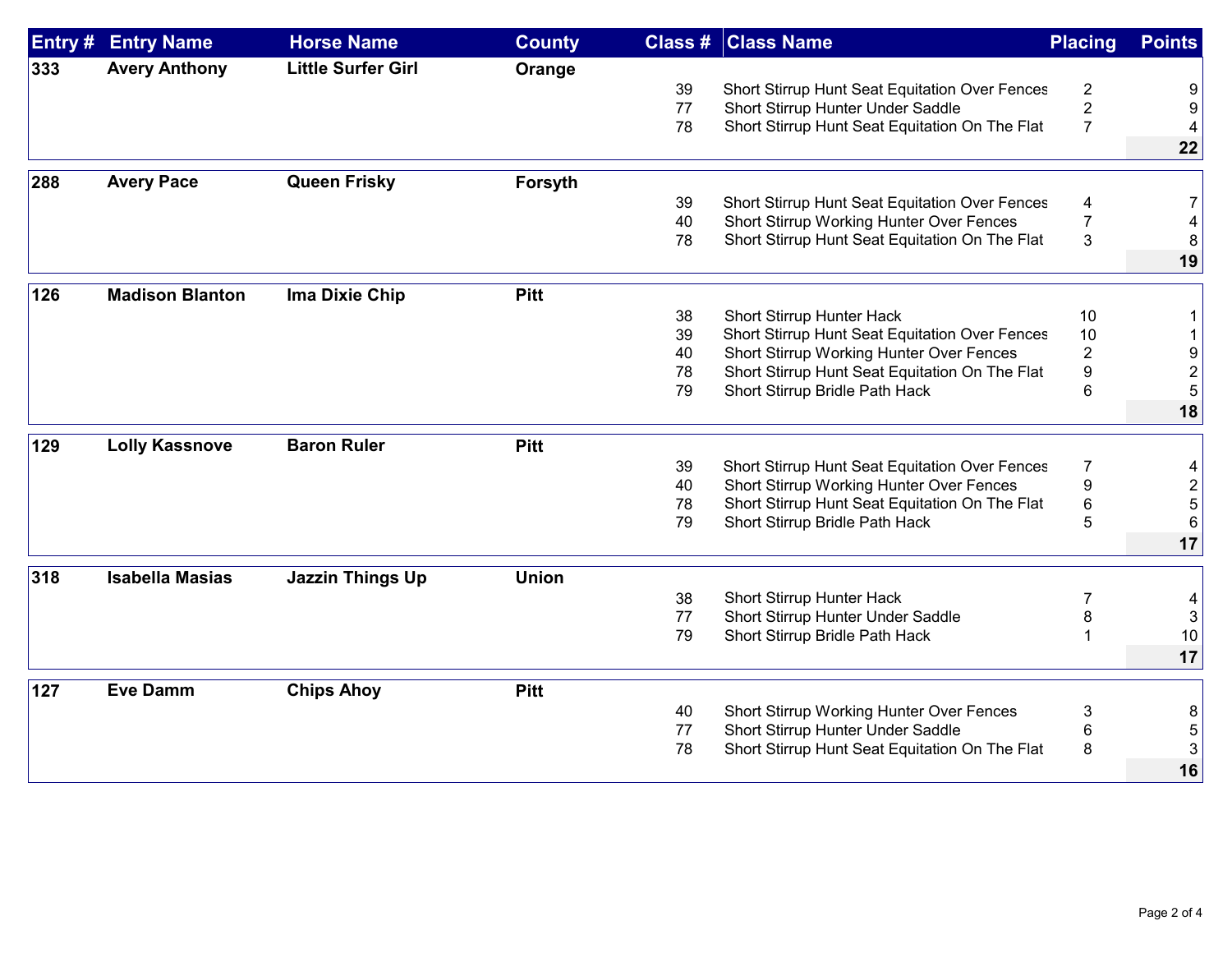| Entry# | <b>Entry Name</b>      | <b>Horse Name</b>             | <b>County</b>     |    | <b>Class # Class Name</b>                      | <b>Placing</b>   | <b>Points</b>           |
|--------|------------------------|-------------------------------|-------------------|----|------------------------------------------------|------------------|-------------------------|
| 270    | <b>Adam Matejko</b>    | <b>Cold Jewel</b>             | Rockingham        |    |                                                |                  |                         |
|        |                        |                               |                   | 21 | Short Stirrup Showmanship In Hand              | 6                | 5                       |
|        |                        |                               |                   | 38 | Short Stirrup Hunter Hack                      | 4                | 7                       |
|        |                        |                               |                   | 77 | Short Stirrup Hunter Under Saddle              | 7                |                         |
|        |                        |                               |                   |    |                                                |                  | 16                      |
| 291    | <b>Faith Waelz</b>     | Do You Need A Therapist       | <b>Gaston</b>     |    |                                                |                  |                         |
|        |                        |                               |                   | 21 | Short Stirrup Showmanship In Hand              | 5                | 6                       |
|        |                        |                               |                   | 38 | Short Stirrup Hunter Hack                      | 3                | 8                       |
|        |                        |                               |                   | 79 | Short Stirrup Bridle Path Hack                 | 10               |                         |
|        |                        |                               |                   |    |                                                |                  | 15                      |
| 108    | <b>Hyla Mullen</b>     | <b>Stormy River</b>           | <b>Perquimans</b> |    |                                                |                  |                         |
|        |                        |                               |                   | 21 | Short Stirrup Showmanship In Hand              | 4                | $\overline{7}$          |
|        |                        |                               |                   | 38 | Short Stirrup Hunter Hack                      | 8                | 3                       |
|        |                        |                               |                   | 79 | Short Stirrup Bridle Path Hack                 | 8                | 3                       |
|        |                        |                               |                   |    |                                                |                  | 13                      |
| 295    | <b>Addie Dillon</b>    | <b>Impress Colonel Falcon</b> | Lincoln           |    |                                                |                  |                         |
|        |                        |                               |                   | 21 | Short Stirrup Showmanship In Hand              | 1                | 10                      |
|        |                        |                               |                   |    |                                                |                  | 10                      |
| 57     | <b>Morgan Temple</b>   | <b>Smoke N Playboy</b>        | <b>Perquimans</b> |    |                                                |                  |                         |
|        |                        |                               |                   | 21 | Short Stirrup Showmanship In Hand              | 3                | 8                       |
|        |                        |                               |                   |    |                                                |                  | 8                       |
|        |                        |                               |                   |    |                                                |                  |                         |
| 200    | <b>Ellie O'Connell</b> | <b>Hear No Evil</b>           | Union             |    |                                                |                  |                         |
|        |                        |                               |                   | 21 | Short Stirrup Showmanship In Hand              | 8                | 3                       |
|        |                        |                               |                   | 38 | Short Stirrup Hunter Hack                      | 9                | 2                       |
|        |                        |                               |                   | 39 | Short Stirrup Hunt Seat Equitation Over Fences | 8                | 3                       |
|        |                        |                               |                   |    |                                                |                  | 8                       |
| 248    | <b>Maddie Lower</b>    | <b>Coast To Coast</b>         | <b>Cabarrus</b>   |    |                                                |                  |                         |
|        |                        |                               |                   | 21 | Short Stirrup Showmanship In Hand              | 9                | $\overline{\mathbf{c}}$ |
|        |                        |                               |                   | 77 | Short Stirrup Hunter Under Saddle              | 10               | $\mathbf 1$             |
|        |                        |                               |                   | 79 | Short Stirrup Bridle Path Hack                 | 7                | 4                       |
|        |                        |                               |                   |    |                                                |                  | $\overline{\mathbf{7}}$ |
| 265    | <b>Delia Moulton</b>   | <b>Escape Man</b>             | Rockingham        |    |                                                |                  |                         |
|        |                        |                               |                   | 21 | Short Stirrup Showmanship In Hand              | 7                |                         |
|        |                        |                               |                   | 79 | Short Stirrup Bridle Path Hack                 | $\boldsymbol{9}$ | $\overline{c}$          |
|        |                        |                               |                   |    |                                                |                  | $\bf 6$                 |
|        |                        |                               |                   |    |                                                |                  |                         |